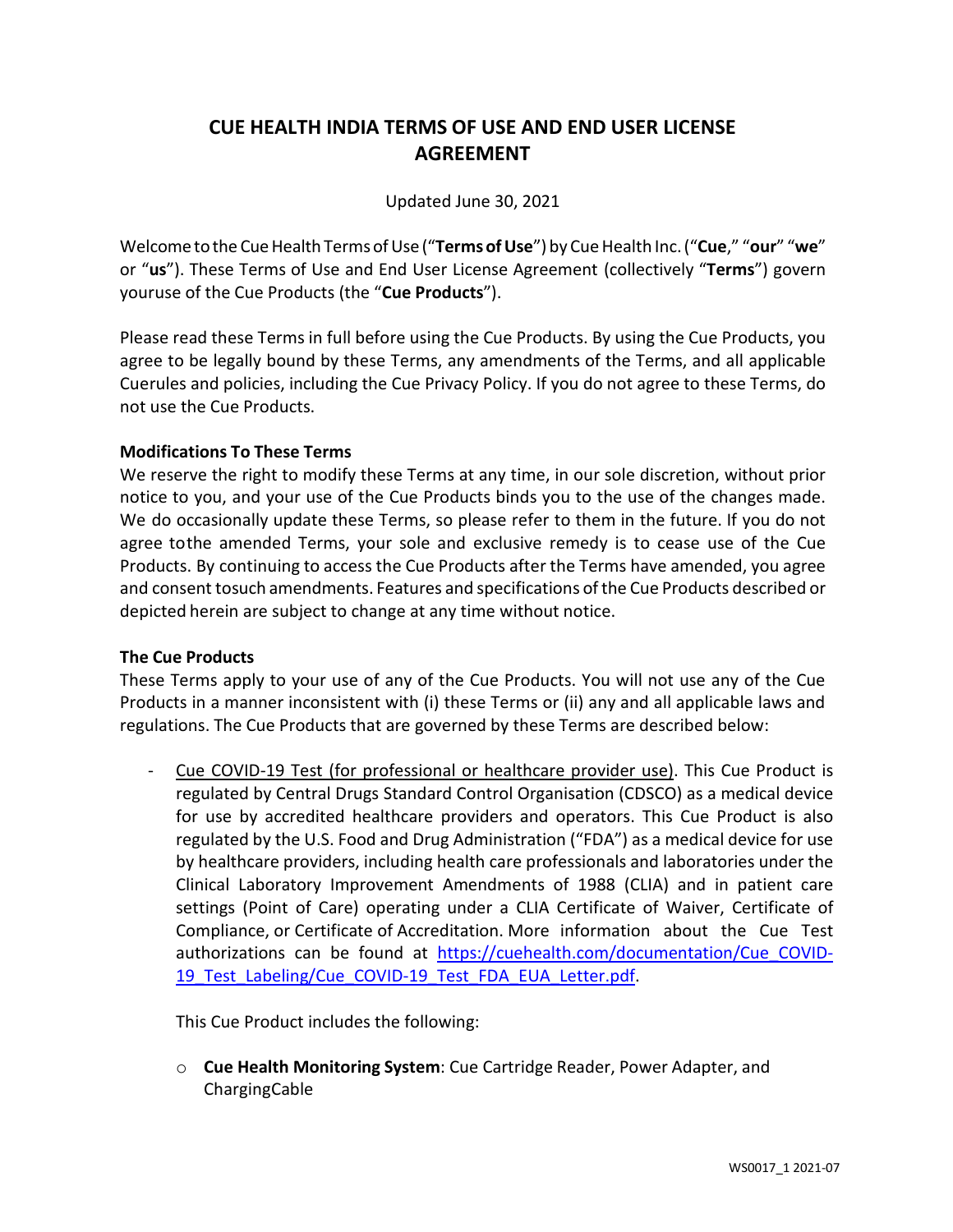- o **Cue COVID-19 Test Cartridge Pack**: single-use Cue COVID-19 Test Cartridge and single-use Cue Sample Wand
- o **Cue Health Mobile App ("Cue Health App")**: available for download from the Apple<sup>®</sup> App Store<sup>®</sup> and Google Play™ Store onto a compatible smart device

The Cue Health App provides you with step-by-step instructions on how to insert the Cue Test Cartridge into the Cue Cartridge Reader, collect specimens using a Cue Sample Wand, insert theSample Wand into the Cue Test Cartridge, and run the test (collectively the "**Cue Test**"). When you run a Cue Test, the Cue Health App will display the results automatically on your compatiblemobile smart device via BLUETOOTH® connection. The Help Center within the Cue Health App provides additional instructional documentation for you to view.

This Product has not been FDA cleared or approved; but has been authorized by the FDA under an Emergency Use Authorization ("**EUA**"). This Product has been authorized only for the detection of nucleic acid from SARS- CoV-2, not for any other viruses or pathogens; and, the emergency use of this Product is only authorized for the duration of the declaration that circumstances exist justifying the authorization of emergency use of in vitro diagnostics for detection and/or diagnosis of COVID-19 under Section 564(b)(1) of the Federal Food, Drug and Cosmetic Act, 21 U.S.C. § 360bbb-3(b)(1), unless the declaration is terminated or authorization is revoked sooner.

# **Your Cue Health Account**

When you install the Cue Health App on a mobile smart device and register for an account, youwill be asked to set up a profile. You may set up multiple profiles in your account for your patients (for laboratories/health care providers/health care professionals) and/or your children, family members, or others (for consumers) and may save Cue Test results under any of these profiles.The Cue Health App will display historical test results for each profile.

By creating a Cue Health App account, you represent and warrant the following: (a) you are an adult of at least 18 years of age (or an adult under applicable state law), (b) you have the legal ability and authority to enter into these Terms, (c) you have provided accurate and complete information when establishing your account and creating profiles ("**Registration Information**"), (d) you have the authority and consent of any individual if you create a profile on their behalf, (e) to the extent you create a profile on behalf of another individual, such individual has reviewed and agreed to the terms of the Cue Health Privacy Policy, (f) you will take all reasonable steps necessary to maintain and promptly update the Registration Information to ensure that it is accurate and complete, (g) you are not located in a country that is subject to a U.S. Government embargo or that has been designated by the U.S. Government as a "terrorist supporting" country, and (h) are not listed on the U.S. Treasury Department's Specially Designated Nationals List or the U.S. Department of Commerce Denied Persons List or Entity List.

If you provide any information that is untrue or inaccurate about yourself or others for whom you establish a profile, or Cue has reasonable grounds to suspect that such information is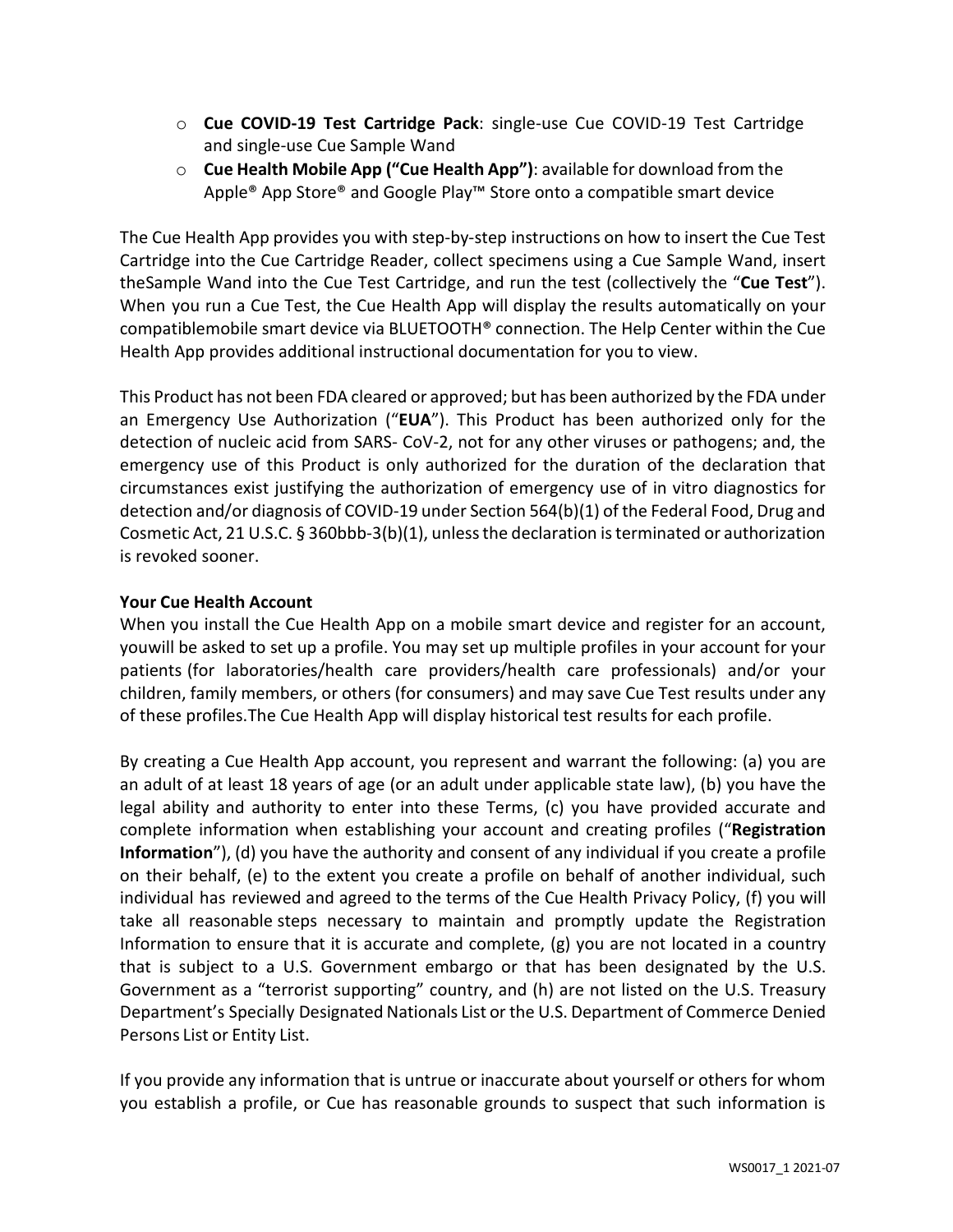untrueor inaccurate, Cue may suspend or terminate your account immediately.

Additionally, you agree to maintain the strict confidentiality of your account and any passwords created by you for your use of the Cue Products, and you agree not to allow persons or entities to use any username(s) or password(s) that are created by you. You alone shall be responsible for all of the activity that occurs in your account, including failure to obtain the proper consent from any individuals for whom you created an account. We cannot and will not be liable for anyloss or damage arising from your failure to comply with these obligations. If you wish to cancel a username or password, or if you become aware of any loss, theft or unauthorized use of a username or password, please notify us immediately. We reserve the right to delete or change any username or password at any time and for any reason.

The Cue Health App is not intended for use by children under the age of 18. If you are under 18 years of age, consent from a parent or guardian is required. Cue Health does not seek to gather personal information from or about persons under the age of 18 without the consent of a parentor guardian.

# **Use Of the Cue Products**

As a user of the Cue Products, you acknowledge that:

- 1. It is your responsibility to use the Cue Health App appropriately to obtain the results of the Cue Test. Cue is not responsible if you do not use the Cue Health App and the Cue Test as directed.
- 2. It is very important to read the Cue Health Monitoring System User Manual and the Instructions for Use for the specific Cue Test being used, which include the indicationsand contraindications for use of such Cue Product.
- 3. You will not use these products for any purposes prohibited by United States law.

# **Privacy**

We are committed to maintaining the privacy of any information that you elect to provide through the Cue Health App ("**Personal Information**"). Please refer to our Privacy Policy, which is available in the Cue Health App and on the Cue Website, for a full description of the PersonalInformation that we collect and how we use that information. Personal Information will be usedby Cue solely in accordance with these Terms and the Privacy Policy.

# **HEALTH CARE PROVIDERS, HEALTH CARE PROFESSIONALS, OR COVERED ENTITIES PLEASE READ:**

You represent and warrant that use of the Cue Products will be used in compliance with all applicable laws and regulations, including applicable privacy and data security laws.

# **License to Use the Cue Health App**

The Cue Health App and any third party software, documentation, or interfaces accompanying this License are licensed, not sold, to you. Except for the limited license granted in this Agreement, Cue retains all right, title and interest in the Cue Health App, including copyrights, patents, trademarks and trade secret rights.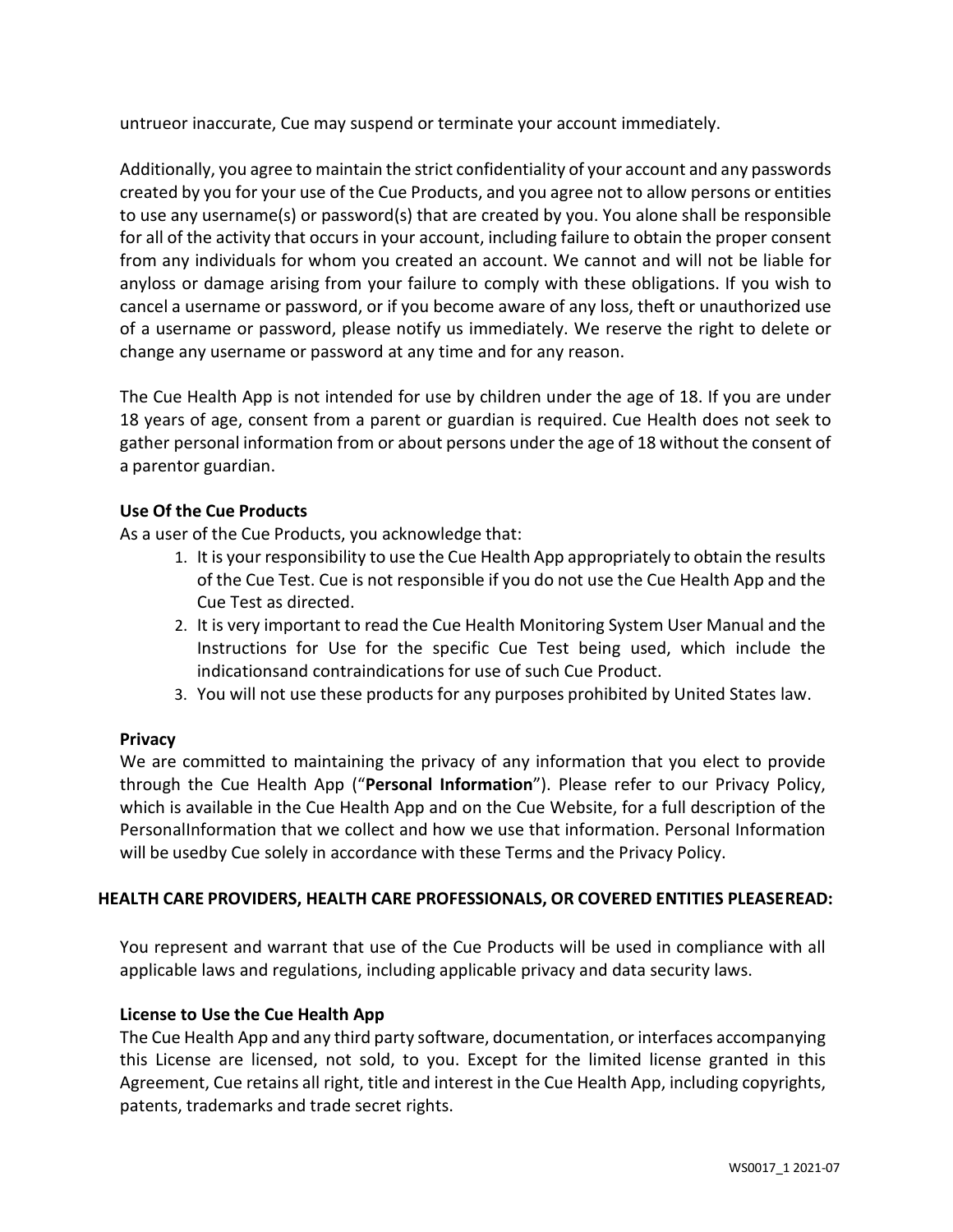Cue grants you a revocable, nontransferable, nonexclusive license to use the Cue Products as described in these Terms. You may download the Cue Health App on your mobile smart device and use the Cue Products, as permitted by these Terms.

**Limitations On License.** The license granted to you in this Agreement is restricted as follows:

- **● Limitations On Copying And Distribution.** You may not copy or distribute the Cue HealthApp except to the extent that copying is necessary to use the Cue Health App for purposes set forth herein.
- **● Limitations On Reverse Engineering And Modification; APIs.** You may not (i) access or use the Cue Health App programming interfaces ("**APIs**") for any purpose other than your licensed use of the Cue Health App, (ii) reverse engineer, decompile, disassemble, attempt to derive the source code of, or modify or create works derivative of the Cue Health App, any updates or part thereof, except to the extent expressly permitted by applicable law.
- **● Sublicense, Rental And Third Party Use.** You may not assign, transfer, sublicense, rent,timeshare, loan, lease or otherwise transfer the Cue Health App, or directly or indirectlypermit any third party to copy and install the Cue Health App on a device not owned and controlled by you. If you transfer ownership of your mobile smart device, you mustdelete the Cue Health App from the mobile smart device before doing so.
- **● Individual Use.** You may not distribute or make the Cue Health App available over a network where it could be used by multiple devices at the same time. The Cue Health App must be downloaded on each mobile smart device.
- **● Proprietary Notices**. You may not remove any proprietary notices (e.g*.,* copyright and trademark notices) from Cue Health App or its documentation.
- **● Use In Accordance With Documentation.** All use of the Cue Health App must be in accordance with its then current documentation, including user guides, which can be found within the Cue Health App.
- **● Confidentiality**. You must hold the Cue Health App and any related documentation in strict confidence.
- **● Compliance With Applicable Law**. You are solely responsible for ensuring your use of the Cue Health App is in compliance with all applicable foreign, federal, state and local laws, and rules and regulations.

# **Ownership Of Materials And Restrictions On Use**

Cue is, unless otherwise stated, the owner of all copyright, trademark, patent, trade secret, database and other proprietary rights to information on the Cue Products, including without limitation, the Cue Health App. Our Products and all other material provided and the collection and compilation and assembly thereof are the exclusive property of Cue, and are protected by U.S. and international copyright laws. If any product name or logo does not appear with a trademark (TM), that does not constitute a waiver of intellectual property rights that Cue has established in any of its products, services, features, or service names or logos.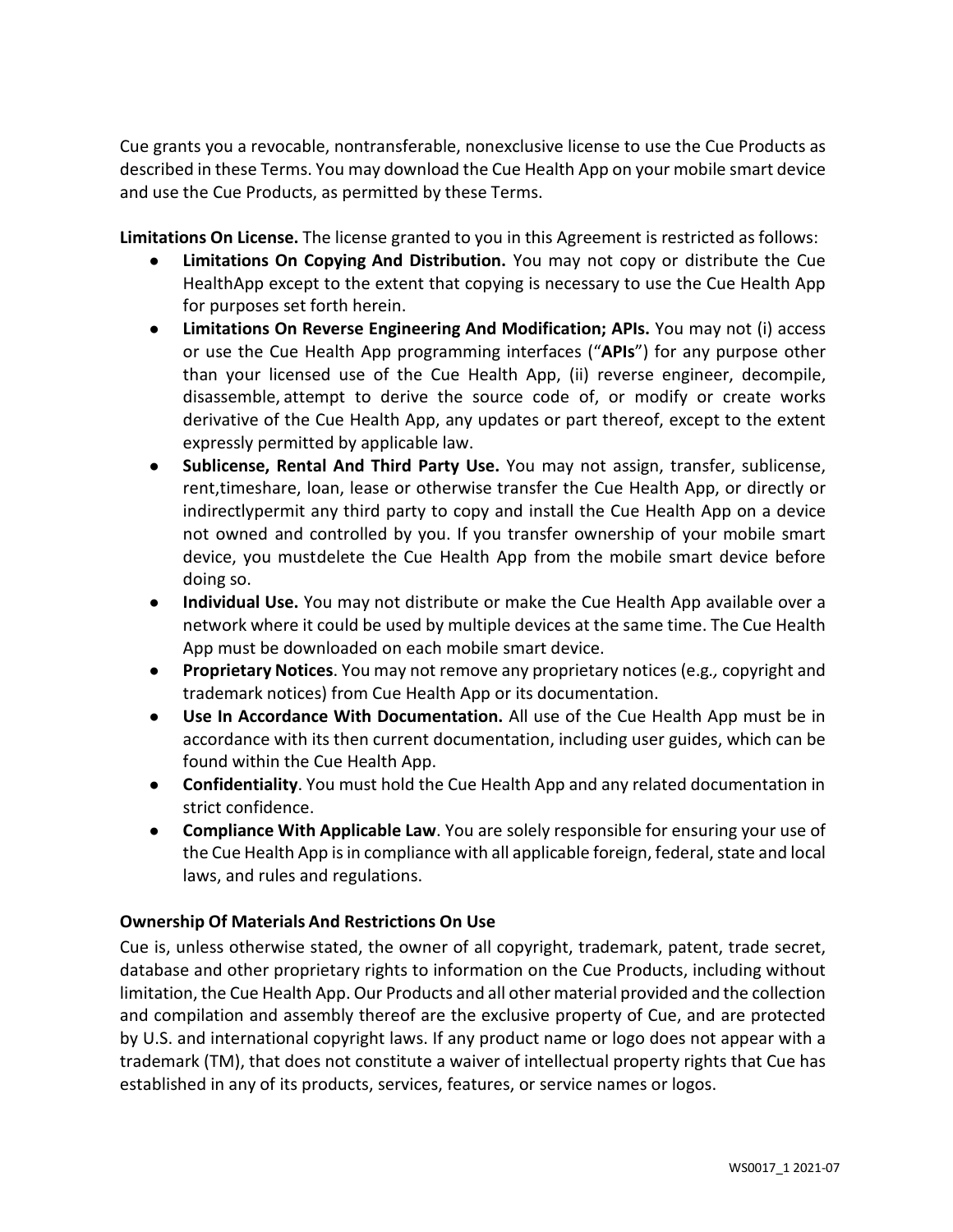You agree to observe copyright and all other applicable laws and may not use the content in anymanner that infringes or violates the rights of any person or entity, is unlawful in any jurisdictionwhere the Cue Products are being used, or prohibited by these Terms. You agree not to use theCue Products in any manner that could damage, disable, overburden, or impair any of our equipment or interfere with any other party's use and enjoyment of the Cue Products, or any contents of the Cue Products. You may not attempt to gain access to any portion of the Cue Products other than those for which you are authorized.

The Cue Health App is provided for use in the United States; India, and other jurisdictions where it is approved for use; it is not sold, licensed, or exportedto users who reside outside of these jurisdictions.

## **Cue Products Availability**

We take all reasonable steps to ensure that the Cue Products are available 24 hours every day, 365 days per year. However, mobile applications do sometimes encounter downtime due to server and other technical issues as well as issues beyond our reasonable control. Where possible, we will try to give our users advance warning of maintenance issues, but shall not be obliged to do so. We will not be liable if the Cue Products are unavailable at any time.

While every effort is made to ensure that all content provided on the Cue Products do not contain computer viruses and/or harmful materials, you should take reasonable and appropriateprecautions to protect your mobile smart device, and you should ensure that you have a complete and current backup of the applicable items on your mobile smart device. We disclaimany liability for the need for services or replacing equipment or data resulting from your use of the Cue Products. While every effort is made to ensure smooth and continuous operation, we do not warrant the Cue Products will operate error free.

#### **Disclaimers**

THE INFORMATION PROVIDED IS NOT INTENDED TO TREAT, CURE, OR PREVENT ANY DISEASE, BUT TO ASSIST YOU IN A DIAGNOSIS THROUGH USE OF THE CUE TEST.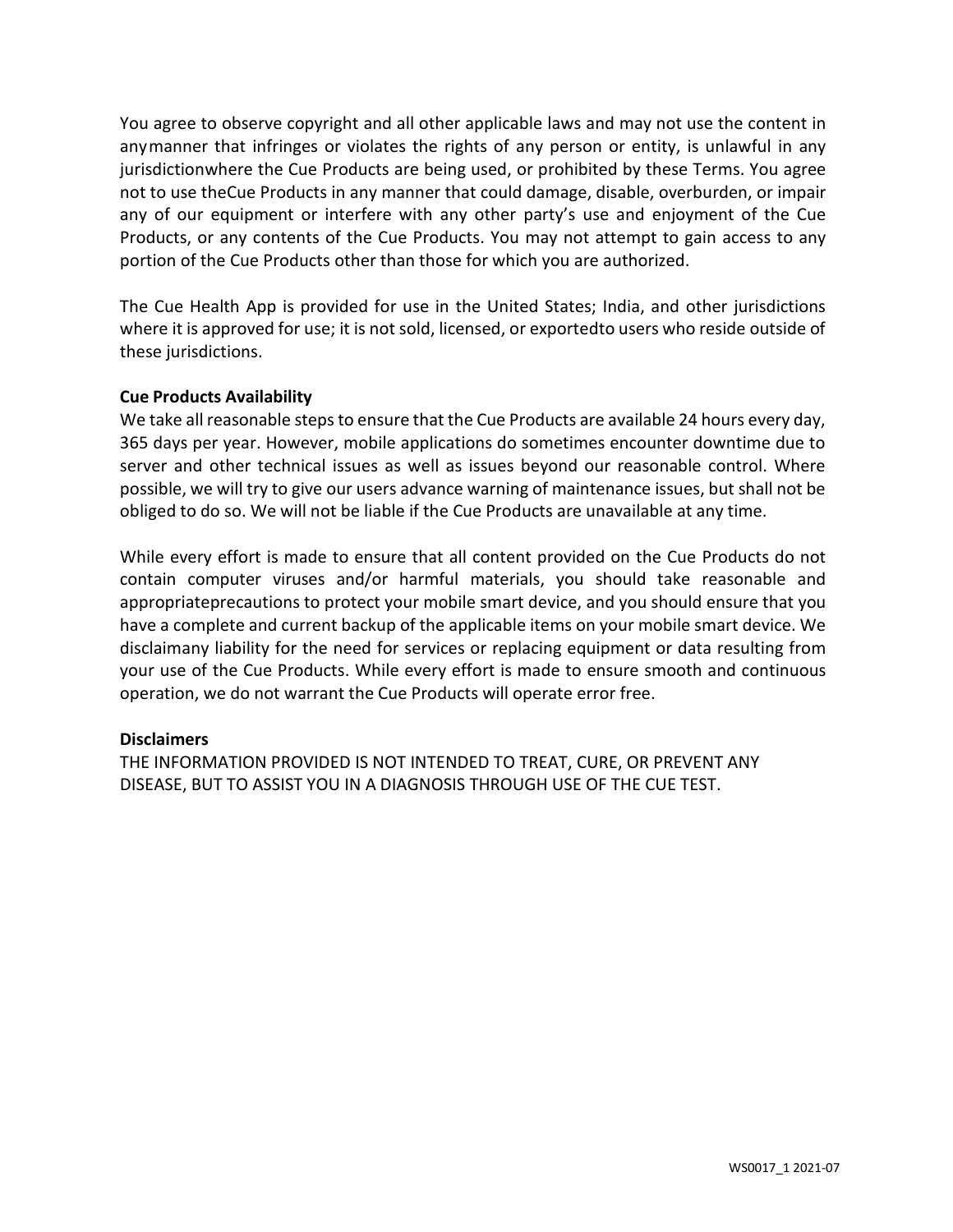## **FOR HEALTHCARE PROVIDERS, PLEASE READ:**

THE CUE PRODUCTS ARE DESIGNED TO HELP YOU, BUT YOU SHOULD EXERCISE YOUR OWN CLINICAL JUDGMENT WHEN USING THE CUE PRODUCTS (CONTENT AND TOOLS). THE CONTENTAND TOOLS PROVIDED BY THE CUE PRODUCTS DO NOT CONSTITUTE INDEPENDENT MEDICAL ADVICE. CUE IS NOT ENGAGED IN THE PRACTICE OF MEDICINE.

#### **FOR CONSUMERS, PLEASE READ:**

IF YOU EXPERIENCE A MEDICAL EMERGENCY, STOP USING THE CUE PRODUCTS AND CALL 112. YOU ACKNOWLEDGE THAT THE INFORMATION PROVIDED THROUGH OUR CONTENT AND TOOLSARE NOT INTENDED, OR TO BE CONSTRUED, AS INDEPENDENT MEDICAL ADVICE OR TREATMENT, AND IS NOT A SUBSTITUTE FOR CONSULTATIONS WITH QUALIFIED HEALTH CARE PROFESSIONALS WHO ARE FAMILIAR WITH YOUR INDIVIDUAL MEDICAL NEEDS. CUE IS NOT ENGAGED IN THE PRACTICE OF MEDICINE.

#### **FOR ALL USERS, PLEASE READ:**

TO THE MAXIMUM EXTENT PERMITTED BY APPLICABLE LAW, THE CUE PRODUCTS ARE PROVIDED "AS IS" AND "AS AVAILABLE," WITH ALL FAULTS AND WITHOUT WARRANTY OF ANY KIND, AND CUE HEREBY DISCLAIMS ALL WARRANTIES AND CONDITIONS WITH RESPECT TO THE CUE PRODUCTS, EITHER EXPRESS, IMPLIED, OR STATUTORY, INCLUDING, BUT NOT LIMITED TO,THE IMPLIED WARRANTIES AND/OR CONDITIONS OF MERCHANTABILITY, OF SATISFACTORY QUALITY, OF FITNESS FOR A PARTICULAR PURPOSE, OF ACCURACY, OF QUIET ENJOYMENT, ANDOF NON-INFRINGEMENT OF THIRD-PARTY RIGHTS. WITHOUT LIMITATION THEREOF, WE DO NOTWARRANT AGAINST INTERFERENCE WITH YOUR ENJOYMENT OF THE CUE PRODUCTS OR THE FUNCTIONS CONTAINED IN, OR SERVICES PERFORMED OR PROVIDED BY THE CUE PRODUCTS WILL MEET YOUR REQUIREMENTS, THAT THE OPERATION OF THE CUE PRODUCTS WILL BE UNINTERRUPTED OR ERROR-FREE, OR THAT DEFECTS IN THE CUE PRODUCTS WILL BE CORRECTED. NO ORAL OR WRITTEN INFORMATION OR ADVICE GIVEN BY CUE OR ITS AUTHORIZED REPRESENTATIVES SHALL CREATE A WARRANTY. SHOULD THE CUE HEALTH APP PROVE DEFECTIVE, YOU ASSUME THE ENTIRE COST OF ALL NECESSARY SERVICING, REPAIR, OR CORRECTION. SOME JURISDICTIONS DO NOT ALLOW THE EXCLUSION OF IMPLIED WARRANTIES OR LIMITATIONS ON APPLICABLE STATUTORY RIGHTS OF A CONSUMER, SO THE ABOVE EXCLUSION AND LIMITATIONS MAY NOT APPLY TO YOU.

You acknowledge and agree to assume full responsibility for the risks associated with the use ofthe Cue Products, and that the use of such is at your sole risk. Cue is not liable to you, or any third party, for any decision made or action taken by you or any third party based on information contained on or within the Cue Products; or, due to reliance upon information contained on or within the Cue Products. You are solely responsible for verifying the accuracy of all personal information contained within the Cue Products and for obtaining the consent of those for whomyou create a profile on their behalf. Cue is not responsible for any loss of the data entered into the Cue Health App if you lose your mobile smart device or delete the mobile application withoutprevious synchronization (manual or automatic) of data to the cloud server. You are solely responsible for any data fees on your mobile smart device or charges incurred related to your transfer of data via the internet.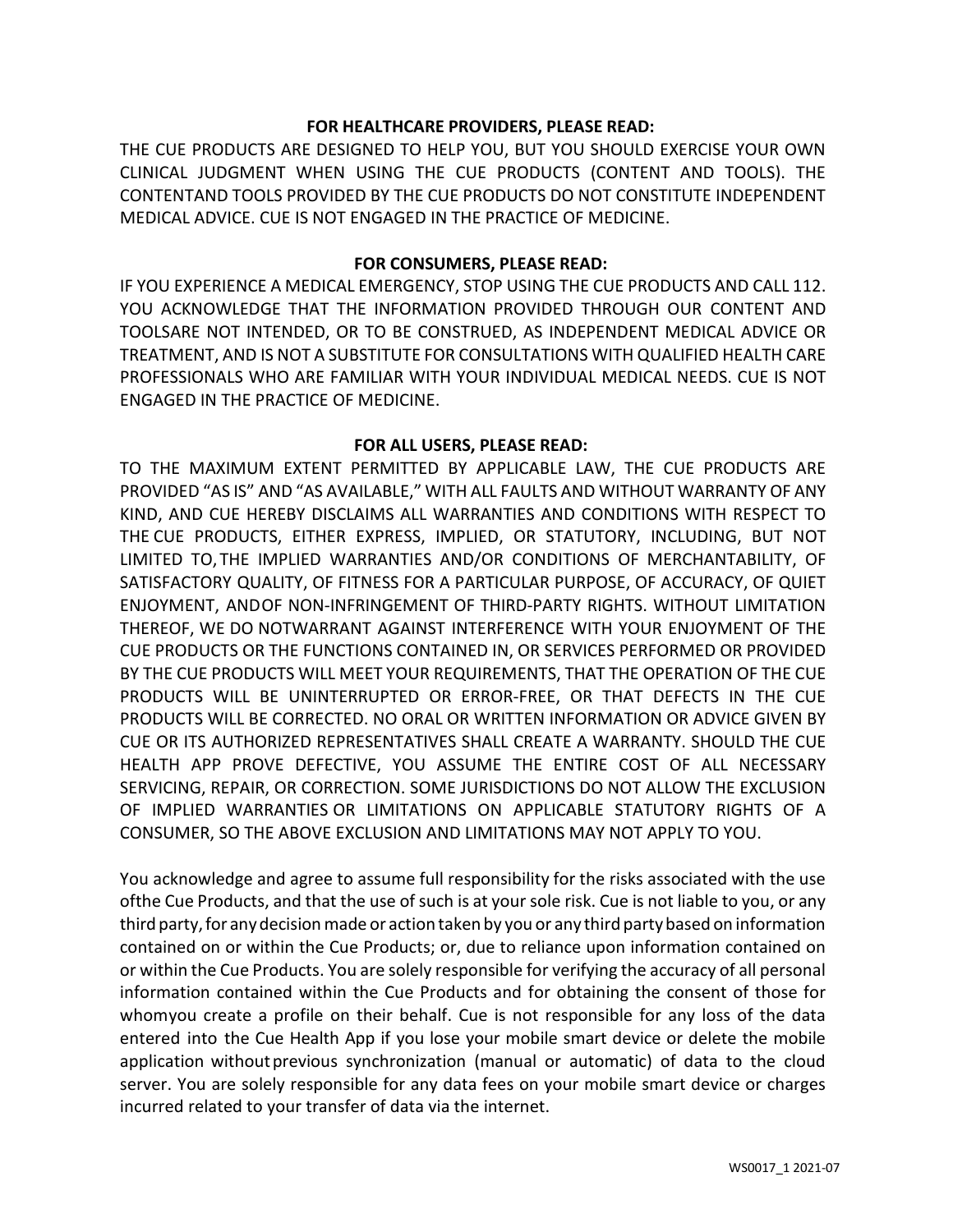Cue, its suppliers and licensors shall have no liability for errors, unreliable operation, or other issues resulting from use of the Cue Products on or in connection with rooted or jail broken devices or use on any mobile smart device that is not in conformance with the manufacturer's original specifications, including use of modified versions of the operating system (collectively, "Modified Devices"). Use of the Cue Health App on Modified Devices will be at your sole and exclusive risk and liability.

In addition, Cue expressly disclaims any liability and is not responsible, and you acknowledge and agree that Cue is not liable or responsible for: (a) any errors in data or data entry, whether caused by you or by hardware, software or otherwise; (b) errors in results, (c) errors in diagnosticor therapeutic conclusions relying on erroneous data or data entry; (d) malfunction or loss of use of any hardware or software; (e) loss or degradation of communications between you, the Cue Products, and/or Cue for any reason not within control of Cue; (f) personal injury; (g) your failure to correct erroneous data or to comply with proper instructions; (h) delay, failure, interruption or corruption of data, and (i) errors resulting from unauthorized access to the Cue Products.

## **Limitation Of Liability**

UNDER NO CIRCUMSTANCES SHALL CUE OR ITS OFFICERS, DIRECTORS, EMPLOYEES, AGENTS, REPRESENTATIVES, SUPPLIERS, OR LICENSORS BE RESPONSIBLE FOR PERSONAL INJURY OR ANYINDIRECT, INCIDENTAL, CONSEQUENTIAL, SPECIAL, OR PUNITIVE DAMAGES OR LOSSES, INCLUDING, WITHOUT LIMITATION, DAMAGES FOR LOSS OF PROFITS, LOSS OF DATA, BUSINESSINTERRUPTION, OR ANY OTHER COMMERCIAL DAMAGES OR LOSSES, ARISING OUT OF OR RELATED TO YOUR USE OF OR INABILITY TO USE THE CUE PRODUCTS OR YOUR RELIANCE ON ORUSE OF THE CUE PRODUCTS, HOWEVER CAUSED, REGARDLESS OF THE THEORY OF LIABILITY (CONTRACT, TORT, OR OTHERWISE) AND EVEN IF WE HAVE BEEN ADVISED OF THE POSSIBILITY OF SUCH DAMAGES. NOTWITHSTANDING ANYTHING ELSE IN THIS AGREEMENT, THE AGGREGATE LIABILITY OF CUE TO YOU ARISING UNDER OR IN CONNECTION WITH THESE TERMSIS LIMITED TO THE GREATER OF (1) THE AMOUNT THAT YOU PAID TO CUE FOR THE CUE TEST ON WHICH THIS DISPUTE IS BASED IN THE PAST SIX (6) MONTHS OR USD \$75.00, WHICHEVER IS GREATER. If you live in a jurisdiction that does not allow any of the above exclusions or limitations of liability or any of the disclaimers of warranties above, such exclusions or limitationswill not apply to you, but only to the extent such exclusions or limitations are not allowed. In noevent shall Cue be liable to you for damages (other than as may be required by applicable law incases involving personal injury). The foregoing limitations will apply even if the above stated remedy fails of its essential purpose.

#### **Indemnification**

You agree to defend, indemnify, and hold Cue, our officers, directors, employees, volunteers, agents, and contractors harmless from and against any claims, actions or demands, liabilities and settlements, including without limitation, legal and accounting fees, resulting from or alleged to result from, your use of and access to the Cue Products, your violation of these Terms or your violation of any third party right, including without limitation any trademark, copyright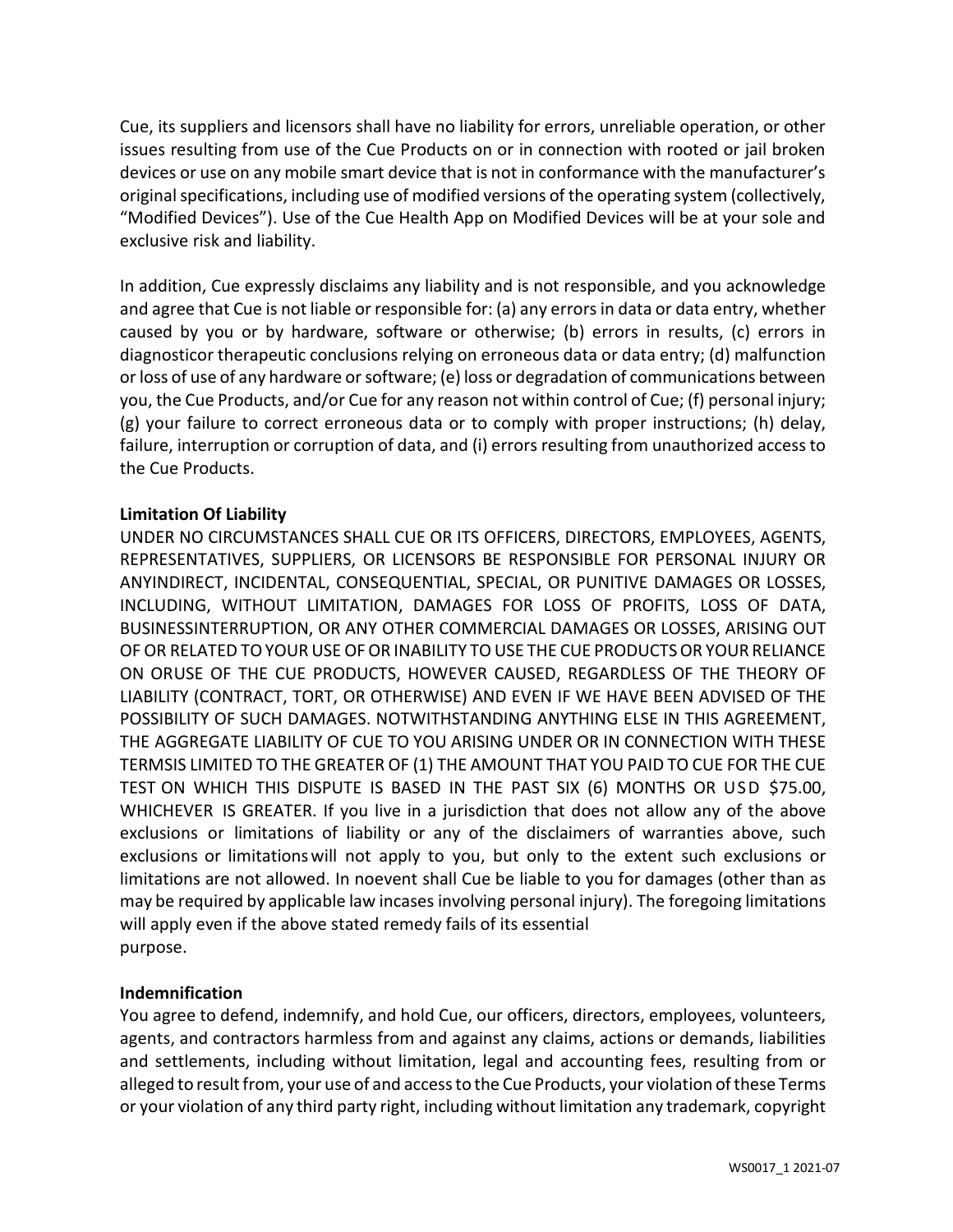or other proprietary or privacy right, any claim for personal injury, death or damage to property,or breach or loss of data that you (or unauthorized users using your account) have transmitted,uploaded, downloaded, stored, managed or in any other way accessed, using the Cue Products.Cue reserves the right to assume the exclusive defensive and control of any matter subject to indemnification by you (without limiting your indemnification obligations with respect to the matter). In that case, you agree to cooperate with our defenses of those claims.

# **Third Party Content/Liability**

These Terms are only applicable to the use of the Cue Products. The Cue Health App may enable access to third-party services and websites ("**External Services**"). We do not have any control over External Services, and as such, Cue, its suppliers and licensors, disclaim all liability from youruse of those External Services. Any link on or within the Cue Products to another site is not an endorsement of such other site. No judgment or warranty is made with respect to the accuracy,timeliness, or suitability of the content of any site to which we may link, and we take no responsibility for it. To the extent you choose to use such External Services, you agree to use such services at your sole risk and you are solely responsible for compliance with any applicablelaws. Cue reserves the right to change, suspend, remove, disable or impose access restrictions or limits on any External Services at any time without notice or liability to you.

Your wireless carrier, the manufacturer and retailer of your mobile smart device, the developer of the operating system for your mobile smart device, the operator of any application store, marketplace, or similar service through which you obtain the Cue Health App, and their respective affiliates, suppliers, and licensors are not parties to this Agreement and they do not own and are not responsible for the Cue Health App. You are responsible for complying with allof the application store and other applicable terms and conditions by these or other sites or services.

# **Termination**

Cue may terminate your accessto all or any part of the Cue Productsin the event of any breach of these Terms. In addition, Cue may choose to discontinue support of the Cue Products at any time, without notice. In such case, the Cue Products may cease to function and your data that are stored on the cloud server may become inaccessible. You are solely responsible for saving locally any data stored in the Cue Health App. All provisions of the Terms which by their natureshould survive termination shall survive termination, including, without limitation, ownership provisions, warranty disclaimers, indemnity and limitations of liability.

#### **Governing Law**

We make no representations that the content or the Cue Products are appropriate or may be used or downloaded outside the United States, India, or other jurisdictions where allowed. Access to the Cue Products and/or the content may not be legal in certain countries outside these jurisdictions. If you access the Cue Products from outside of the United States, India, or certain other jurisdictions where the Cue Products are allowed for use, you do so at your own risk and are responsible for compliance with the laws of the jurisdiction from which you access